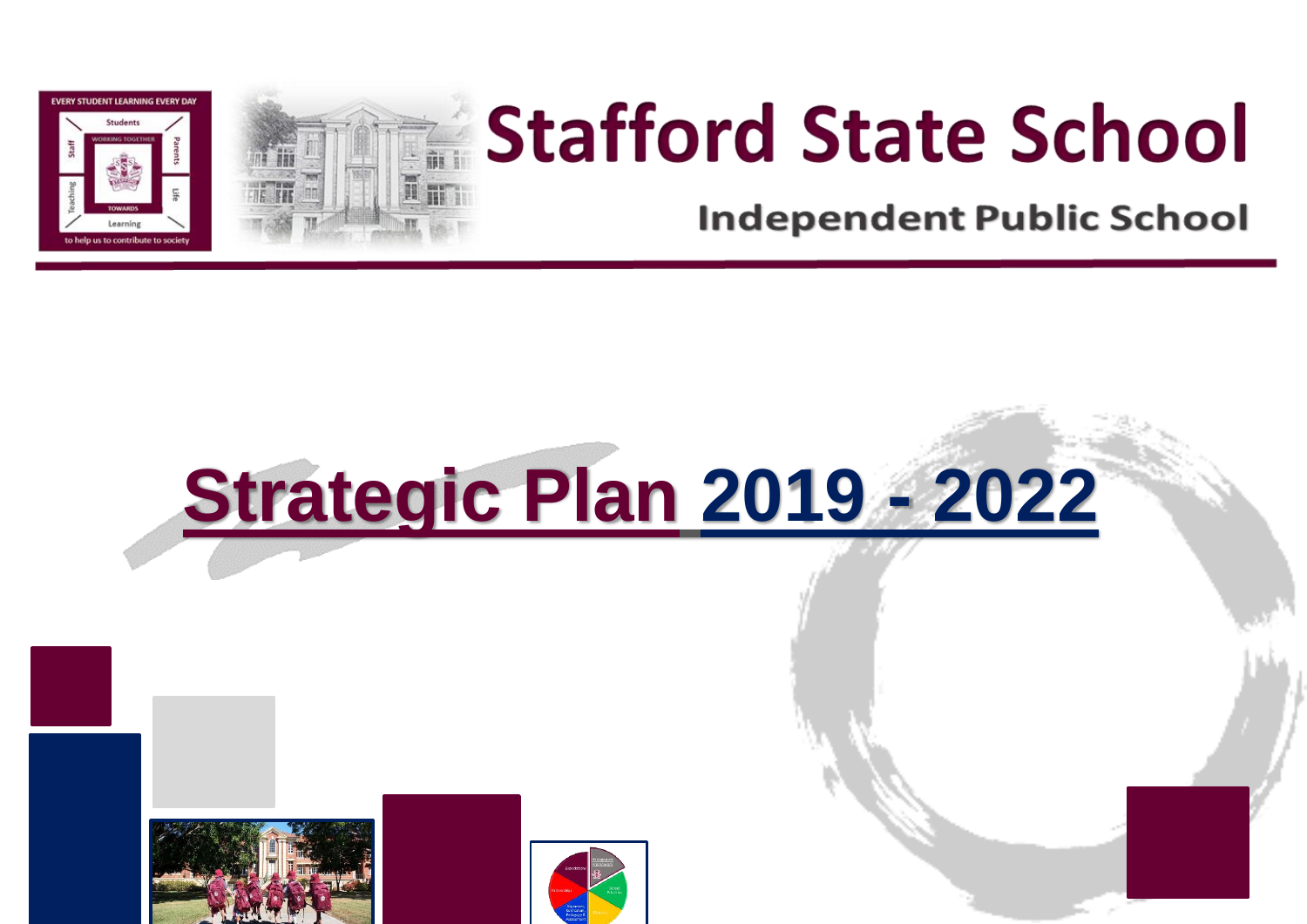### **School Context**

At Stafford State School our school purpose is to provide a meaningful education within a safe and supportive learning environment. With a further focus on high performance and effective leadership, it is the goal of our school to prepare all learners to be successful on their journey through life. Stafford State School has an active and supportive community that is proud of its diversity and inclusive culture. Our culture and community spirit ensure the school is able to adapt to meet the changing demands and expectations of students, parents and the wider community. Our school continues to grow from strength to strength. We believe these attributes drive our excellent reputation and assist our learners to become active, informed citizens of today's society.

The school's motto, "Strive, Persevere, Succeed" reflects this charter. Our facilities have been redeveloped to provide an enhanced learning environment, with large classrooms; interactive whiteboards, laptops, iPads and air-conditioning to meet the needs and challenges of the 21st century.

Stafford State School's five greatest assets are its:

- **-** Dedicated and enthusiastic teachers demonstrating excellent pedagogy
- Student focused curriculum
- Engaged, inclusive and diverse school community
- Outstanding facilities
- Dynamic focus on lifelong learning





To engage all students through :

- **High Expectations**
- **Community Interaction**
- **Academic Success**
- **Social Development**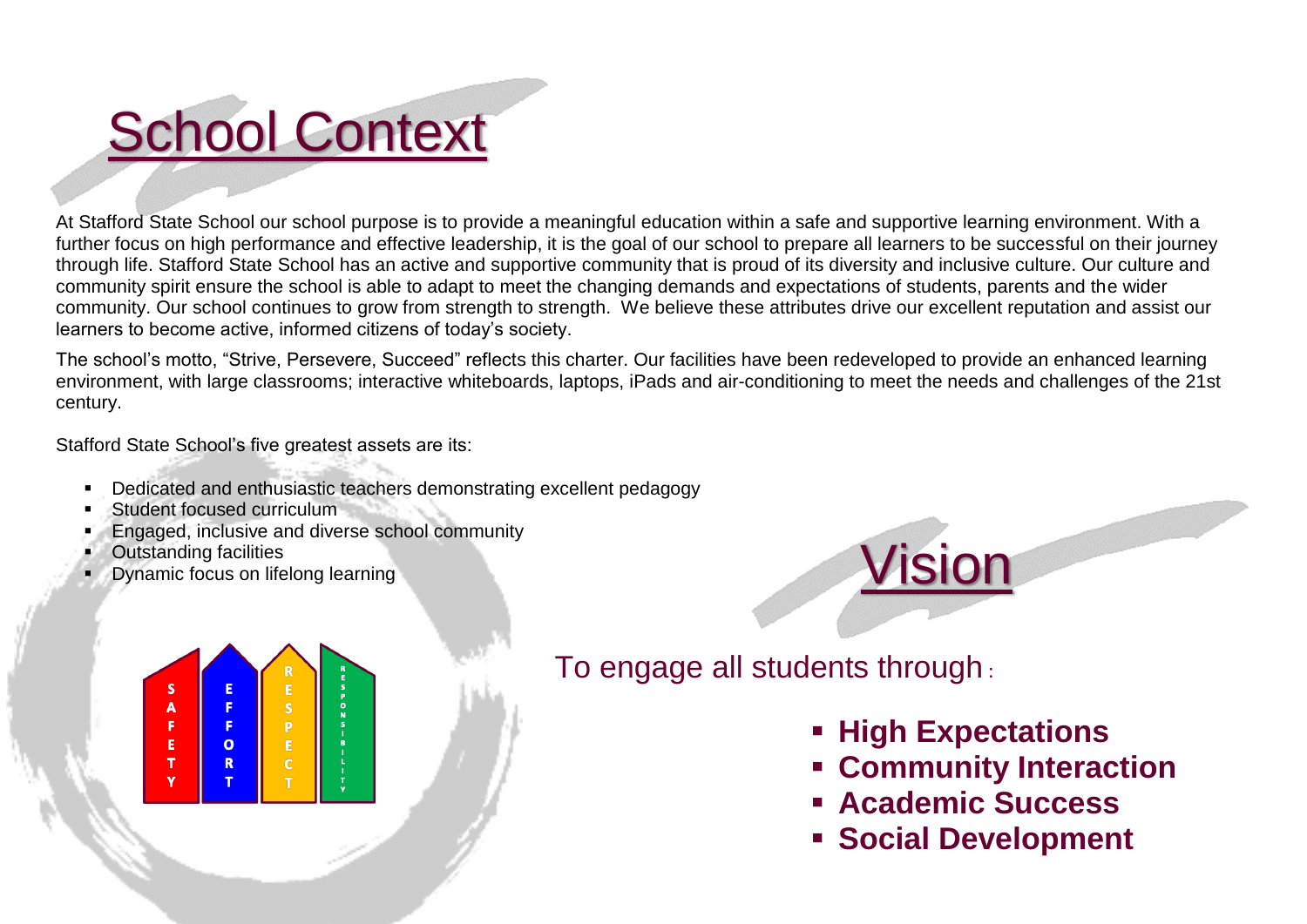

STAFFORD Independent Public School

**This plan was developed in consultation with the school community and meets identified school needs and systemic requirements.**

Rechart.

Rane

**Mrs Lee Martin Mrs Karen Pearce** Principal School Council Chair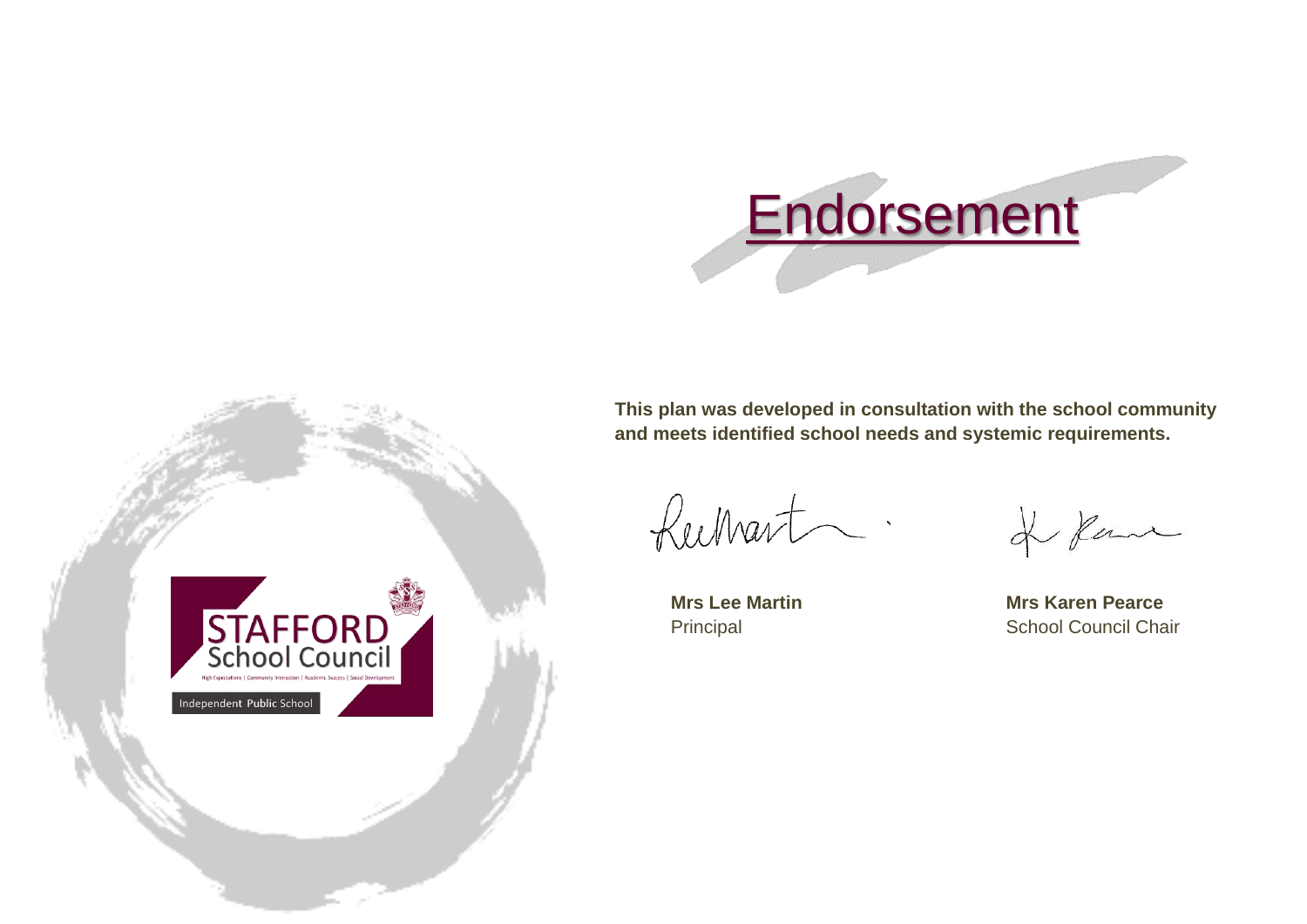#### **Improvement Priorities**

#### **QUALITY TEACHING 2019 2020 2021 2022**

| VALI I I<br>TENVITINY                                                                                                                                                                                                                               |              |              |              |   |
|-----------------------------------------------------------------------------------------------------------------------------------------------------------------------------------------------------------------------------------------------------|--------------|--------------|--------------|---|
| <b>Reading</b>                                                                                                                                                                                                                                      |              |              |              |   |
| <b>Success Indicator</b>                                                                                                                                                                                                                            |              |              |              |   |
| The school has a shared view of reading and reading instruction and this is evident in formal documented plans.                                                                                                                                     |              |              |              |   |
| <b>Strategies</b>                                                                                                                                                                                                                                   |              |              |              |   |
| Deepen staff collaboration and understanding in the planning of English that ensures coverage of the Australian<br>$\blacksquare$<br>Curriculum (Content Descriptors, Achievement Standards) and the alignment to classroom practice                |              |              |              |   |
| Allocate dedicated time to discuss achievement data and strategies for improvement of student learning in reading<br>$\blacksquare$                                                                                                                 | ✓            | $\checkmark$ | $\checkmark$ | ✓ |
| Provide professional development of data literacy skills of all staff to inform the teaching, learning and assessment<br>٠<br>of Reading.                                                                                                           |              |              | ✓            |   |
| Explicitly teach high impact guided reading comprehension<br>٠                                                                                                                                                                                      | $\checkmark$ | ✓            | $\checkmark$ | ✓ |
| Teachers focus on students' ability to use language knowledge to read and analyse a large range of text types<br>$\blacksquare$                                                                                                                     |              | $\checkmark$ | ✓            |   |
| Teachers provide an integrated approach to reading that supports the development of oral language, vocabulary,<br>٠<br>grammar, reading fluency and comprehension catering for diverse learners                                                     |              |              |              |   |
| Improved language skills through Oral Language Program<br>$\blacksquare$                                                                                                                                                                            |              |              |              |   |
| <b>Writing</b>                                                                                                                                                                                                                                      |              |              |              |   |
| <b>Success Indicator</b>                                                                                                                                                                                                                            |              |              |              |   |
| The school has a consistent approach to the teaching of writing that reflects our Pedagogy and aligns to Curriculum and Assessment.                                                                                                                 |              |              |              |   |
| <b>Strategies</b>                                                                                                                                                                                                                                   |              |              |              |   |
| Ensure consistency and rigour of Writing Warm-Ups<br>ш                                                                                                                                                                                              |              |              |              |   |
| Monitor movement between Auslan and English Continua<br>$\blacksquare$                                                                                                                                                                              |              |              | ✓            |   |
| Seven Steps Writing PD for all Staff                                                                                                                                                                                                                |              |              | ✓            |   |
| <b>Critical and Creative Thinking</b>                                                                                                                                                                                                               |              |              |              |   |
| <b>Success Indicator</b>                                                                                                                                                                                                                            |              |              |              |   |
| A whole school approach to higher order thinking skills and strategies in a variety of learning contexts.                                                                                                                                           |              |              |              |   |
| <b>Strategies</b>                                                                                                                                                                                                                                   |              |              |              |   |
| Develop a whole school approach to Higher Order Thinking through investigating frameworks                                                                                                                                                           |              |              |              |   |
| Develop a whole school approach to Problem Solving through investigating frameworks<br>a.                                                                                                                                                           |              |              |              |   |
| Deepen staff collaboration and understanding in the planning of Mathematics that ensures coverage of the<br>٠<br>Australian Curriculum (Proficiency Strands, Content Descriptors, Achievement Standards) and the alignment to<br>classroom practice |              |              |              |   |
| Provide professional development of data literacy skills of all staff to inform the teaching, learning and assessment<br>of Mathematics                                                                                                             |              |              |              |   |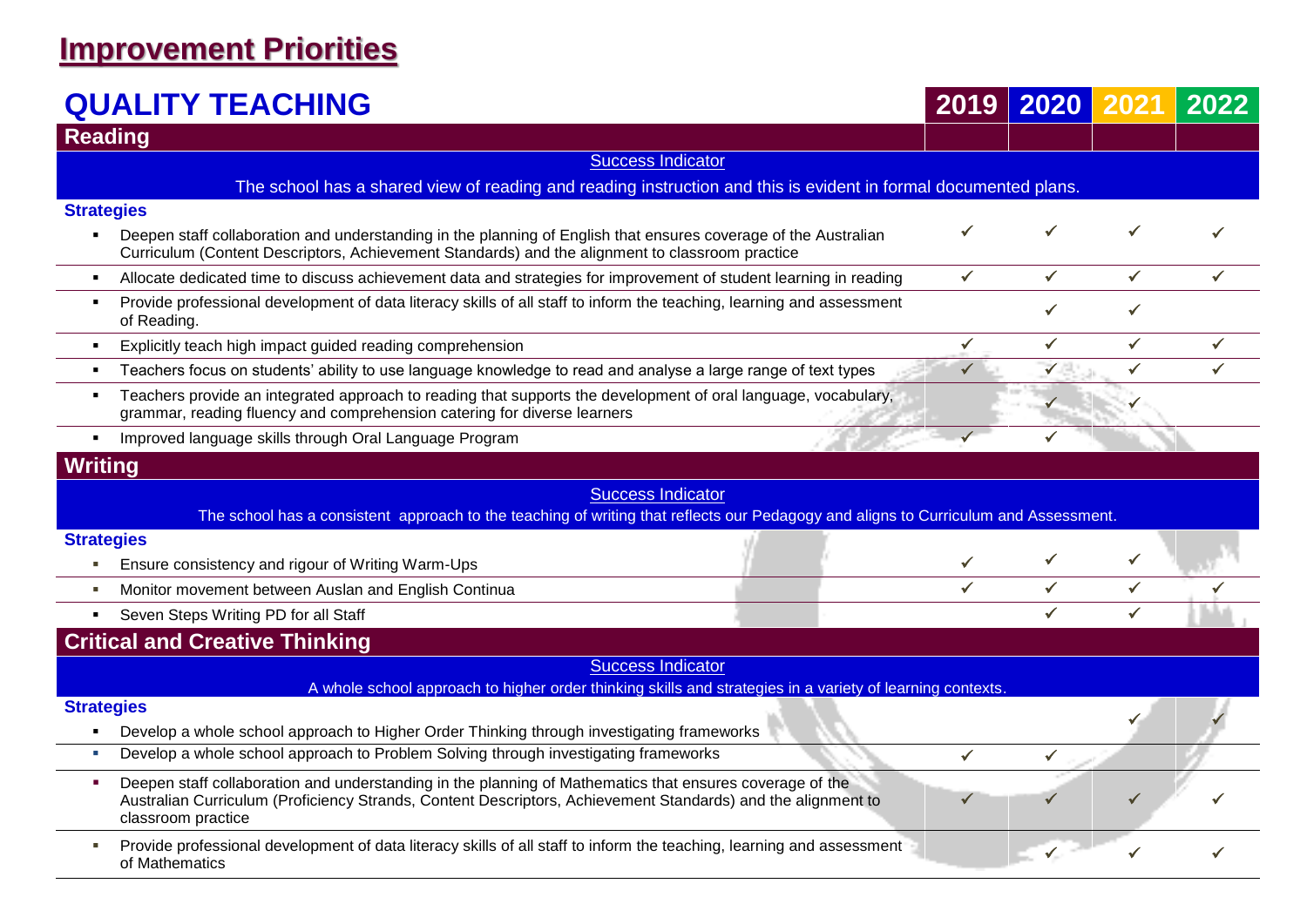### **Improvement Priorities**

| <b>BUILDING CAPABILITY</b>                                                                                                                                                                                                                | 2019         | 2020         | 2021         | 2022         |
|-------------------------------------------------------------------------------------------------------------------------------------------------------------------------------------------------------------------------------------------|--------------|--------------|--------------|--------------|
| <b>Student Learning Goals</b>                                                                                                                                                                                                             |              |              |              |              |
| <b>Success Indicator</b>                                                                                                                                                                                                                  |              |              |              |              |
| The school has consistent and rigorous approach to providing opportunities for students to monitor and reflect on their learning over time and set individual learning goals.                                                             |              |              |              |              |
| <b>Strategies</b><br>Students across Prep - Yr 6 work on Growth Mindset & Building Resilience<br>$\blacksquare$                                                                                                                           |              | $\checkmark$ | $\checkmark$ |              |
| Further develop and enact a school approach to personalised Reading, Writing, Numeracy Goals & Growth Mindset                                                                                                                             |              | $\checkmark$ | $\checkmark$ |              |
| <b>Teacher Feedback, Mentoring and Coaching</b>                                                                                                                                                                                           |              |              |              |              |
| <b>Success Indicator</b>                                                                                                                                                                                                                  |              |              |              |              |
| A whole school approach to collaborative inquiry based professional learning, coaching, mentoring and feedback.                                                                                                                           |              |              |              |              |
| <b>Strategies</b><br>Pedagogical reflections and formal colleague observations across Prep - Yr 6<br>$\blacksquare$                                                                                                                       |              |              |              |              |
| Explicit Coaching from John Fleming and Haileybury Teachers<br>$\blacksquare$                                                                                                                                                             | ✓            | ✓            |              | $\checkmark$ |
| Watching others Teach / Warm-Ups                                                                                                                                                                                                          |              | ✓            |              |              |
| Case Management of Students - assign staff role and responsibilities                                                                                                                                                                      |              | ✓            |              |              |
| <b>Measures of Success</b>                                                                                                                                                                                                                |              |              |              |              |
| <b>Success Indicator</b>                                                                                                                                                                                                                  |              |              |              |              |
| The school aligns the improvement priorities, including the regular milestones, directly to the annual targets.                                                                                                                           |              |              |              |              |
| <b>Strategies</b><br>Teachers provide systemic, direct and explicit phonics instruction so that students master code breaking skills<br>$\blacksquare$<br>required for foundational reading proficiency and closing students learning gap |              |              |              |              |
| Embed programming that caters for High Ability students (Intensive Teaching in U2B - Text Types, Comprehension<br>Strategies, Numeracy, IMPACT)                                                                                           |              |              |              |              |
| Include regular targets to measure progress throughout the year at class and whole school levels                                                                                                                                          |              | ✓            |              |              |
| <b>Early Years</b>                                                                                                                                                                                                                        |              |              |              |              |
| <b>Success Indicator</b><br>The school uses the full range of 'upon entry' data to better target early year learning strategies.                                                                                                          |              |              |              |              |
| <b>Strategies</b>                                                                                                                                                                                                                         |              |              |              |              |
| Collaborate with early education service providers to enhance transition processes                                                                                                                                                        |              |              |              |              |
| Formalise an Articulation Screener - SLP                                                                                                                                                                                                  |              |              |              |              |
| Formalise Oral Program in Prep and Year 1                                                                                                                                                                                                 | $\checkmark$ |              |              |              |
| <b>Australian Curriculum</b>                                                                                                                                                                                                              |              |              |              |              |
| <b>Success Indicator</b><br>Establish systematic processes to ensure that all required AC content descriptions are taught and students are provided with opportunities to demonstrate the achievement standards                           |              |              |              |              |
| <b>Strategies</b>                                                                                                                                                                                                                         |              |              |              |              |
| Provide professional opportunities for all teaching staff to further develop their understanding of the Australian<br>Curriculum: Regional, QCAA Workshops, Staff Meetings, Student Free Days and Moderation.                             |              |              |              |              |